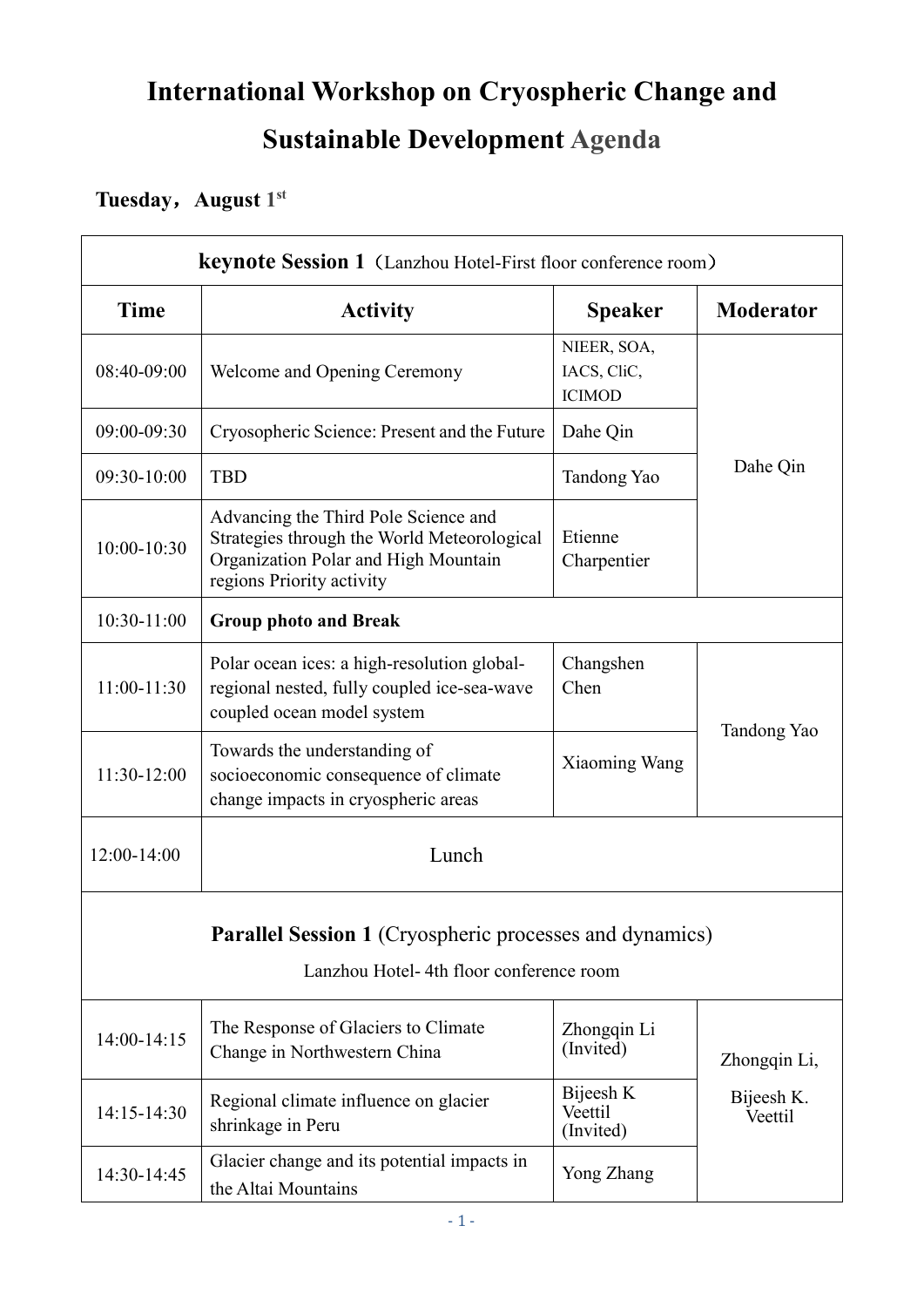| 14:45-15:00 | Black carbon and other light-absorbing<br>impurities from snow cover and glaciers<br>over the Third Pole region                       | Yulan Zhang                |                           |
|-------------|---------------------------------------------------------------------------------------------------------------------------------------|----------------------------|---------------------------|
| 15:00-15:15 | Dramatic climate transition precludes the<br>potential habitability of icy planets and<br>moons                                       | Jun Yang                   |                           |
| 15:15-15:30 | Climate change and Extremes in Ny-<br>Ålesund, Svalbard in recent decades                                                             | Minghu Ding                |                           |
| 15:30-15:45 | Ice Velocity Measurement in East Antarctica<br>from 1960s to 1980s based on ARGON and<br>Landsat Imagery                              | Gang Qiao                  |                           |
| 15:45-16:00 | 2D Evolution and 3D Modeling of Two<br>Large Rifts in Filchner Ice Shelf from Multi-<br>source Satellite Images                       | Haifeng Xiao               |                           |
| 16:00-16:15 | <b>Break</b>                                                                                                                          |                            |                           |
| 16:15-16:30 | Glaciers bring more precipitation over south<br>slope of the Himalayas and less moisture to<br>the Tibetan Plateau                    | Kun Yang<br>(Invited)      | Kun Yang<br>Anna Sinisalo |
| 16:30-16:45 | Monitoring snow in the Hindu Kush<br>Himalaya: Snow Processes and Snow Cover<br>Dynamics                                              | Anna Sinisalo<br>(Invited) |                           |
| 16:45-17:00 | Characterizing permafrost soil active layer<br>dynamics and sensitivity to landscape spatial<br>heterogeneity: a case study in Alaska | Yonghong Yi                |                           |
| 17:00-17:15 | Contrasting changes in snow accumulation<br>from ice cores and ERA-20C reanalysis over<br>the West Antarctic Ice Sheet since 1900     | <b>Yetang Wang</b>         |                           |
| 17:15-17:30 | Recent Research Progresses on Antarctic Ice<br>Sheet Mass Balance and Global Sea Level<br>Rise                                        | Yuan Cheng                 |                           |
| 17:30-17:45 | Properties of black carbon and other<br>insoluble light-absorbing particles in<br>seasonal snow of northwest China                    | Wei Pu                     |                           |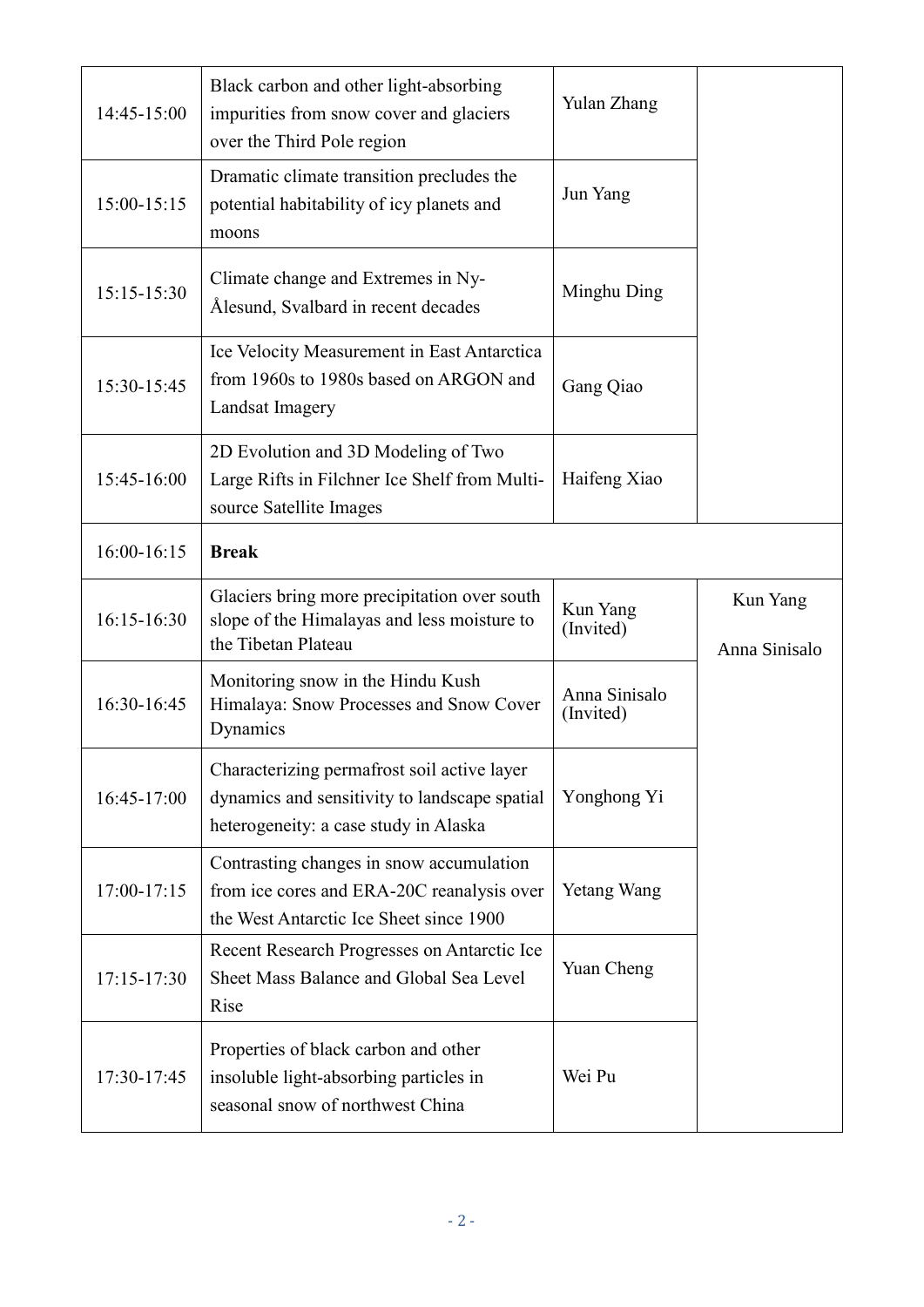|             | Improvement of a Snow Albedo                                                                                                                                |                                        |                                         |
|-------------|-------------------------------------------------------------------------------------------------------------------------------------------------------------|----------------------------------------|-----------------------------------------|
| 17:45-18:00 | Parameterization in SAST Model:                                                                                                                             | Efang Zhong                            |                                         |
|             | Evaluation of Impacts of Aerosol on                                                                                                                         |                                        |                                         |
|             | <b>Seasonal Snow Cover Process</b>                                                                                                                          |                                        |                                         |
|             | <b>Parallel Session 2</b> (Attribution and impacts of cryospheric changes)                                                                                  |                                        |                                         |
|             | Lanzhou Hotel- 5th floor conference room                                                                                                                    |                                        |                                         |
| 14:00-14:15 | Monitoring and Modeling the "Water-<br>Cryosphere-Atmosphere-Biology" Multi-<br>sphere Interactions over the Third Pole<br>region                           | Yaoming Ma<br>(Invited)                | Yaoming Ma<br>W. Robert (Bob)<br>Bolton |
| 14:15-14:30 | Snow-Vegetation-Topography-Permafrost<br>Interactions in the Seward Peninsula, Alaska                                                                       | W. Robert (Bob)<br>Bolton<br>(Invited) |                                         |
| 14:30-14:45 | Effects of melting ice sheets and orbital<br>forcing on the early Holocene warming in<br>the extratropical Northern Hemisphere                              | Yurui Zhang                            |                                         |
| 14:45-15:00 | Permafrost collapse shifts alpine tundra to a<br>carbon source but reduces $N_2O$ and CH <sub>4</sub><br>release on the northern Qinghai-Tibetan<br>Plateau | Cuicui Mu                              |                                         |
| 15:00-15:15 | The Response of Cryosphere over Northern<br>Hemisphere to the $1.5^{\circ}$ C<br>Temperature Rise in Global Surface<br>Temperature                          | Ying Kong                              |                                         |
| 15:15-15:30 | Environmental controlling factors of soil<br>organic carbon in the boundary area of<br>permafrost regions in the southern Qinghai-<br>Tibetan Plateau       | Xiaodong Wu                            |                                         |
| 15:30-15:45 | Long-lead prediction of early summer<br>subtropical front rainfall based on Arctic sea<br>ice                                                               | Fei Huang                              |                                         |
| 15:45-16:00 | Permafrost degradation decreases ecosystem<br>carbon in the northeastern margin of the<br>Qinghai-Tibet Plateau                                             | Shengyun Chen                          |                                         |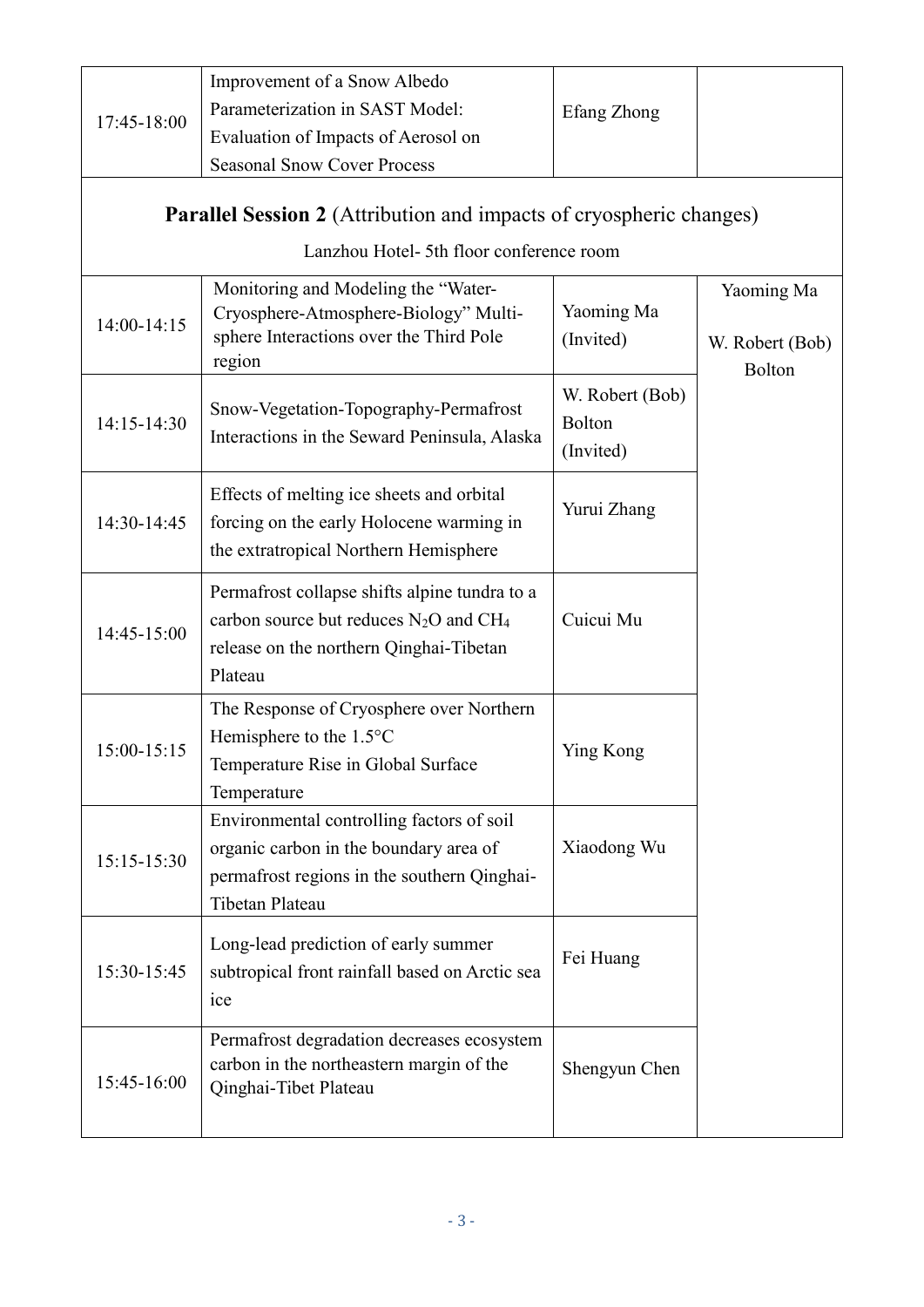| 16:00-16:15 | <b>Break</b>                                                                                                                                                                |                              |                             |
|-------------|-----------------------------------------------------------------------------------------------------------------------------------------------------------------------------|------------------------------|-----------------------------|
| 16:15-16:30 | Changes of the Arctic Sea Ice in Autumn<br>and Winter and Their Effects on Winter<br>Climate in the Mid-latitudes of the Northern<br>Hemisphere                             | Yong Luo<br>(Invited)        | Yong Luo<br>Zakaria Abdalla |
| 16:30-16:45 | Sea-Level Rise Caused by Climate Change<br>and Ice Sheet Melting its Implications for<br>Society and Environmental Issues "Case<br>Study of Egypt"                          | Zakaria Abdalla<br>(Invited) |                             |
| 16:45-17:00 | The Global Mean Sea Level Rise, Still<br>Accelerated                                                                                                                        | Xianyao Chen                 |                             |
| 17:00-17:15 | Young surface of Pluto's Sputnik Planitia<br>caused by rapid viscous relaxation of N2 Ice                                                                                   | Qiang Wei                    |                             |
| 17:15-17:30 | Regional disparities in summer rainfall<br>changes over arid Eastern-Central Asia                                                                                           | Yanluan Lin                  |                             |
| 17:30-17:45 | Hydrochemical Characteristics, and Spatial<br>Distribution of Stable Isotopes in Aksu<br>River Basin, Northwest China                                                       | Hong Wei                     |                             |
| 17:45-18:00 | Application of Logistic Regression Model<br>and Multi-criteria Analysis methods to map<br>permafrost distribution and assess its<br>dynamics on the Qinghai-Tibetan Plateau | Tianye Wang                  |                             |
| 18:00-      | <b>Banquet</b>                                                                                                                                                              |                              |                             |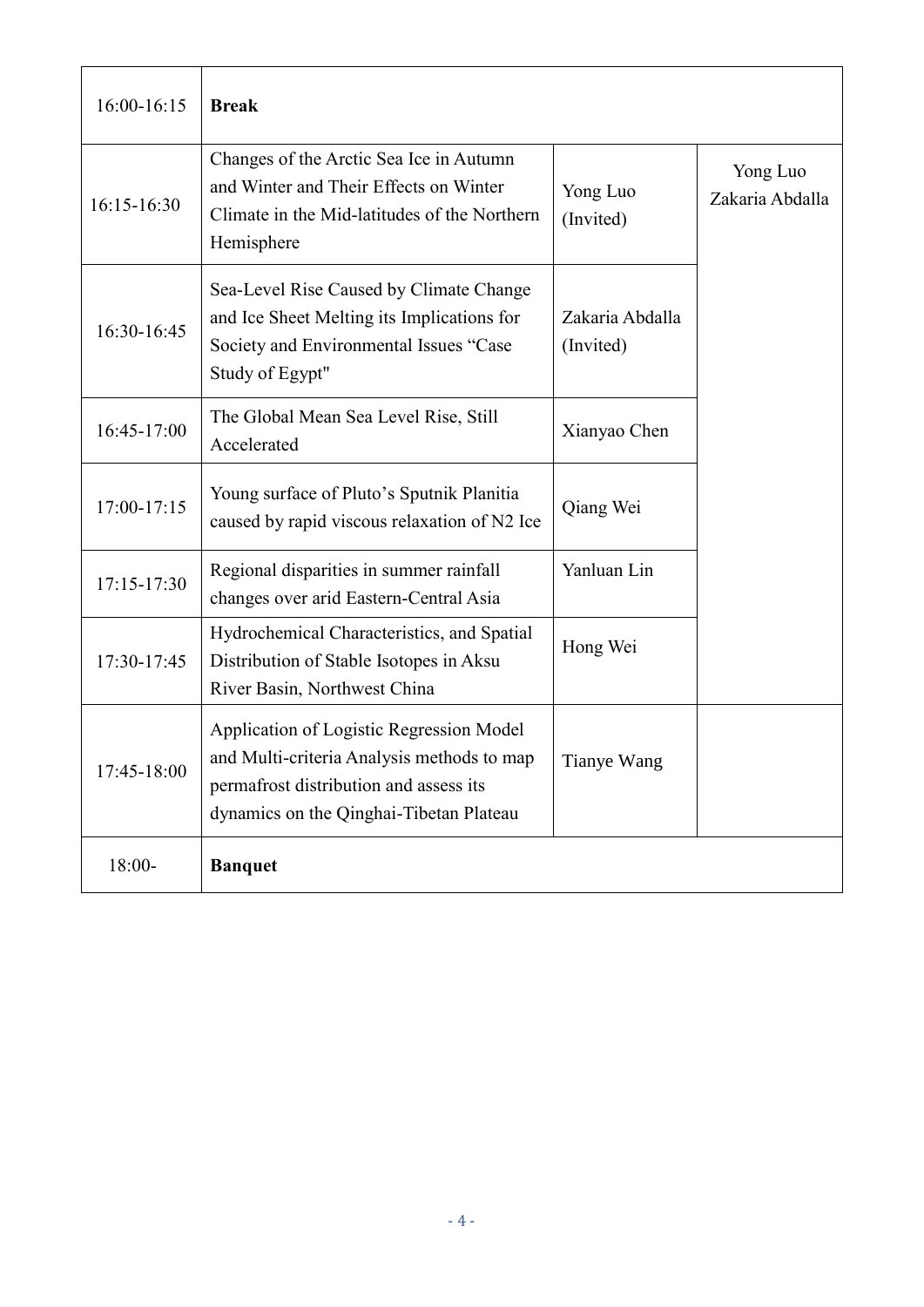| <b>keynote Session 2</b> (Lanzhou Hotel-First floor conference room) |                                                                                                                                        |                               |                     |
|----------------------------------------------------------------------|----------------------------------------------------------------------------------------------------------------------------------------|-------------------------------|---------------------|
| Time                                                                 | <b>Activity</b>                                                                                                                        | <b>Speaker</b>                | <b>Moderator</b>    |
| 08:30-09:00                                                          | Impact of Eurasian spring snow decrement on<br>East Asian summer precipitation:<br>Observational analyses and numerical<br>simulations | Renhe Zhang                   |                     |
| 09:00-09:30                                                          | The Global Cryosphere Watch<br>Overview of objectives, present statues, and<br>challenges ahead                                        | Arni Snorrason                | Renhe Zhang         |
| 09:30-10:00                                                          | Arctic amplification and its potential linkage<br>with Eurasian climate                                                                | Yongqi Gao                    |                     |
| 10:00-10:20                                                          | <b>Break</b>                                                                                                                           |                               |                     |
| 10:20-10:50                                                          | Cryosphere and sustainable development in<br>the HKH region                                                                            | Mats Eriksson                 |                     |
| 10:50-11:20                                                          | Cryosphere Science: disciplinary framework<br>and frontiers                                                                            | Yongjian Ding                 |                     |
| 11:20-11:50                                                          | Different responses of Antarctic and Arctic<br>cryosphere to warming climate.                                                          | Cunde Xiao                    | Yongjian Ding       |
| 11:50-12:20                                                          | Atmospheric Pollution and Cryospheric<br>Change (APCC) over Third Pole: Current<br><b>Status and Future Prospects</b>                  | Shichang Kang                 |                     |
| 12:20-14:00                                                          | Lunch                                                                                                                                  |                               |                     |
|                                                                      | <b>Parallel Session 1 (Cryospheric processes and dynamics)</b>                                                                         |                               |                     |
| Lanzhou Hotel- 4th floor conference room                             |                                                                                                                                        |                               |                     |
| $14:00-14:15$                                                        | Multi-sphere hydrological modelling over the<br>Third Pole Region.                                                                     | Lei Wang<br>(Invited)         | Yuanqing He         |
| 14:15-14:30                                                          | Thermokarst lake dynamics in the continuous<br>and isolated permafrost zones, Mongolia                                                 | Adiya Saruulzaya<br>(Invited) | Adiya<br>Saruulzaya |
| 14:30-14:45                                                          | Stable isotopes in different water bodies<br>in Mt. Yulong region                                                                      | Yuanqing He                   |                     |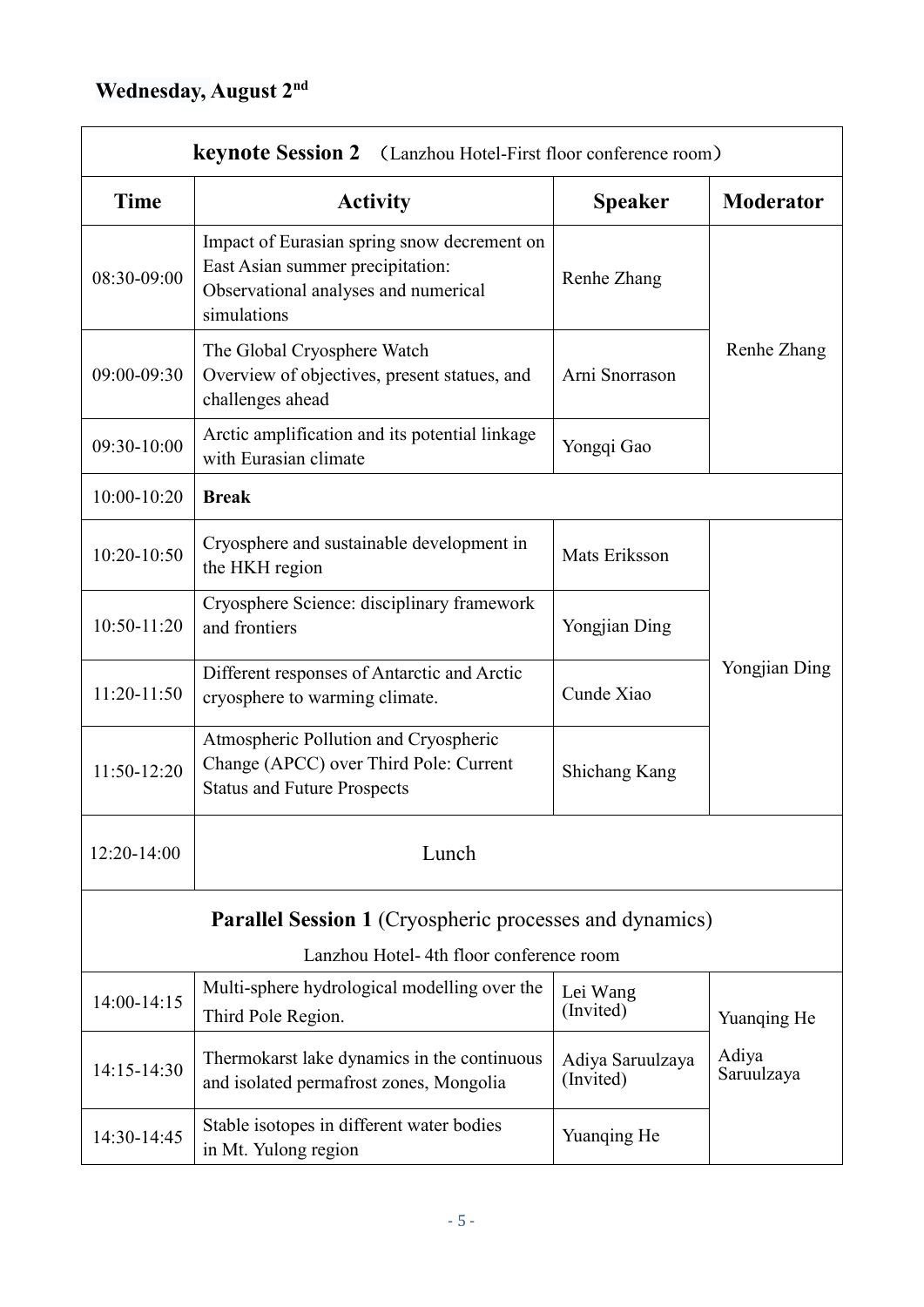| 14:45-15:00     | Applying Gipl2.0 Model to Estimate the<br>Permafrost Environment on The Qinghai-<br><b>Tibet Plateau</b>                                                                                 | Tonghua Wu                |                            |
|-----------------|------------------------------------------------------------------------------------------------------------------------------------------------------------------------------------------|---------------------------|----------------------------|
| 15:00-15:15     | The Characteristics of Surface Albedo on the<br>Urumqi Glacier No.1 in eastern Tien Shan,<br>During the Ablation Season                                                                  | Xiaoying Yue              |                            |
| 15:15-15:30     | Internal layering structure of ice sheet along a<br>traverse route from Zhongshan station to<br>Dome A, East Antarctica, determined from<br>airborne radio echo sounding                 | <b>Xueyuan Tang</b>       |                            |
| 15:30-15:45     | An investigation of the thermo-mechanical<br>features of Laohugou Glacier No.12 in Mt.<br>Qilian Shan, western China, using a two-<br>dimensional first-order flowband ice flow<br>model | Yuzhe Wang                |                            |
| 15:45-16:00     | The mass balance characteristics and<br>sensitivities to 2 climate variables of<br>Laohugou No.12 Glacier, Western 3 Qilian<br>Mountains, China                                          | Jizu Chen                 |                            |
| 16:00-16:15     | <b>Break</b>                                                                                                                                                                             |                           |                            |
| 16:15-16:30     | 10Be Surface Exposure Dating Constrained<br>Late Quaternary Glaciations in the Bhutan-<br>China Himalaya                                                                                 | Gengnian Liu<br>(Invited) | Gengnian Liu<br>Jing Zhang |
| 16:30-16:45     | Development of Model Framework WRF-Ice<br>for Glacier/Ice-sheet Surface Mass Balance<br>Modeling                                                                                         | Jing Zhang<br>(Invited)   |                            |
| 16:45-17:00     | Past glaciation on the Longmen Shan                                                                                                                                                      | Shangzhe Zhou             |                            |
| 17:00-17:15     | Using an ultra-long-range terrestrial laser<br>scanner to monitor the net mass balance of<br>Urumqi Glacier No.1, eastern Tien Shan,<br>China, at the monthly scale                      | Chunhai Xu                |                            |
| $17:15 - 17:30$ | Characteristics, source apportionment and<br>cause analysis of air pollution in Lanzhou,<br>China during 2013-2016                                                                       | Xi Zhou                   |                            |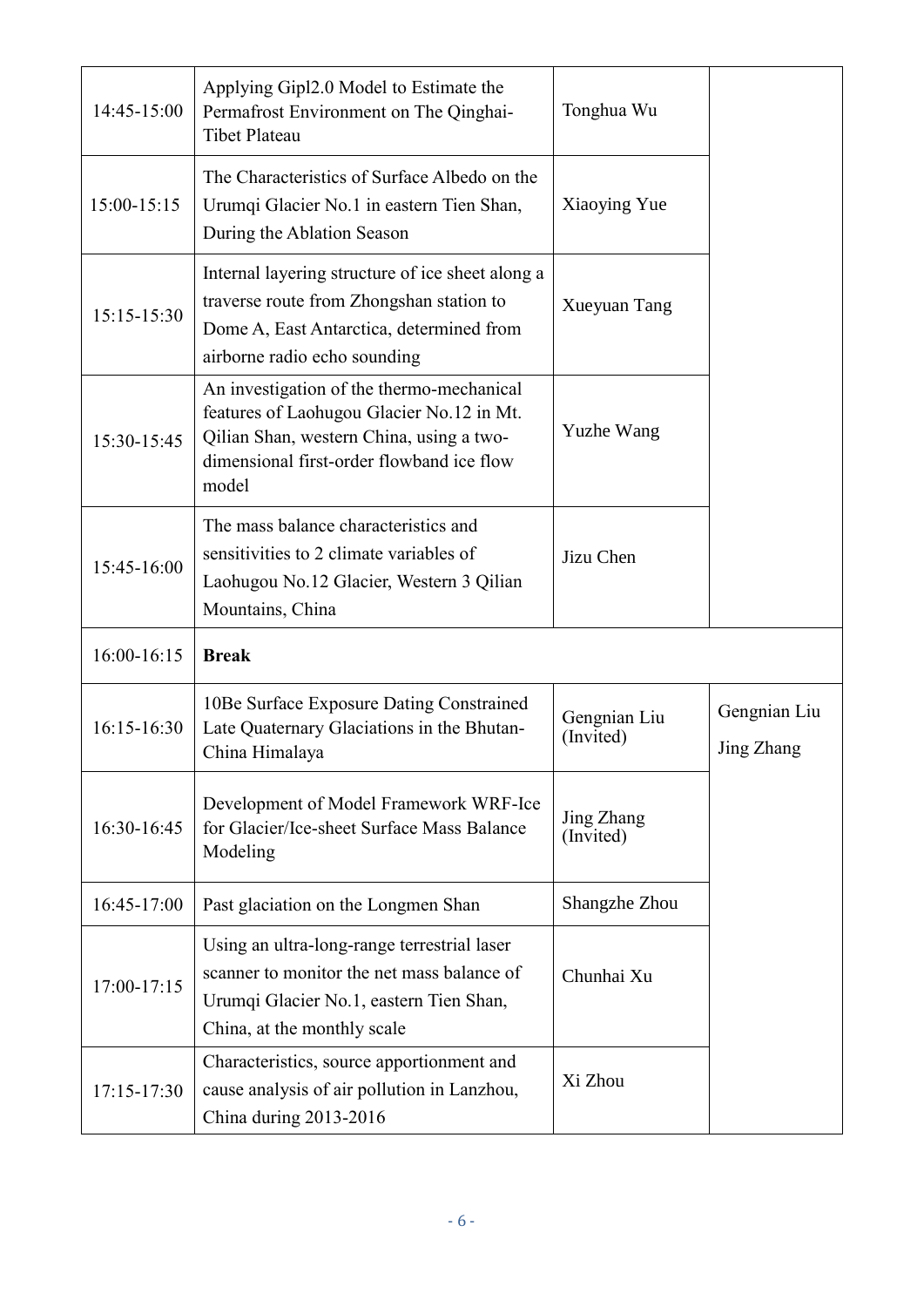| 17:30-17:45   | A brief Introduction to Yulong Mountain<br>Glacial and Environmental Observation<br>Station                                                   | Hewen Niu                                  |                                  |
|---------------|-----------------------------------------------------------------------------------------------------------------------------------------------|--------------------------------------------|----------------------------------|
| 17:45-18:00   | Cryospheric Hydrochemistry                                                                                                                    | Jinkui Wu                                  |                                  |
|               | Parallel Session 3 (Cryosphere services and sustainable development)<br>Lanzhou Hotel- 6th floor conference room                              |                                            |                                  |
| 14:00-14:15   | Recent shrinkage of mountain water tower in<br>the Central Asia                                                                               | Yaning Chen<br>(Invited)                   | Yaning Chen                      |
| 14:15-14:30   | Tourism Value Chain as Potential Cryosphere<br>Service Function for Sustainable<br>Development in Chittagong Hill Tracts<br>(CHT), Bangladesh | Md. Anowar<br>Hossain Bhuiyan<br>(Invited) | Md. Anowar<br>Hossain<br>Bhuiyan |
| 14:30-14:45   | Flash Floods or Severe Droughts; A Threat<br>To Food Security In High Mountains Of Swat<br>Pakistan Due To Changes In Snow Cover              | <b>Kainat Nafees</b>                       |                                  |
| 14:45-15:00   | Quick release of internal water storage in a<br>glacier leads to underestimation the risk of<br>glacial lake outburst floods in Central Asia  | Donghui<br>Shangguan                       |                                  |
| $15:00-15:15$ | Literature Review on Services<br>Comprehensive Regionalization of<br>Cryosphere in China                                                      | Chuanglin Fang                             |                                  |
| 15:15-15:30   | A literature review on regionalization of<br>water resource service function of<br>Cryosphere in China                                        | Jie Liu                                    |                                  |
| 15:30-15:45   | <b>Research Framework of Services</b><br>Comprehensive Regionalization of<br>Cryosphere in China                                              | Jinchuan Huang                             |                                  |
| 15:45-16:00   | Permafrost and drought mediate vulnerability<br>of Tibetan Plateau grasslands to warming                                                      | Yan Yang                                   |                                  |
| $16:00-16:15$ | <b>Break</b>                                                                                                                                  |                                            |                                  |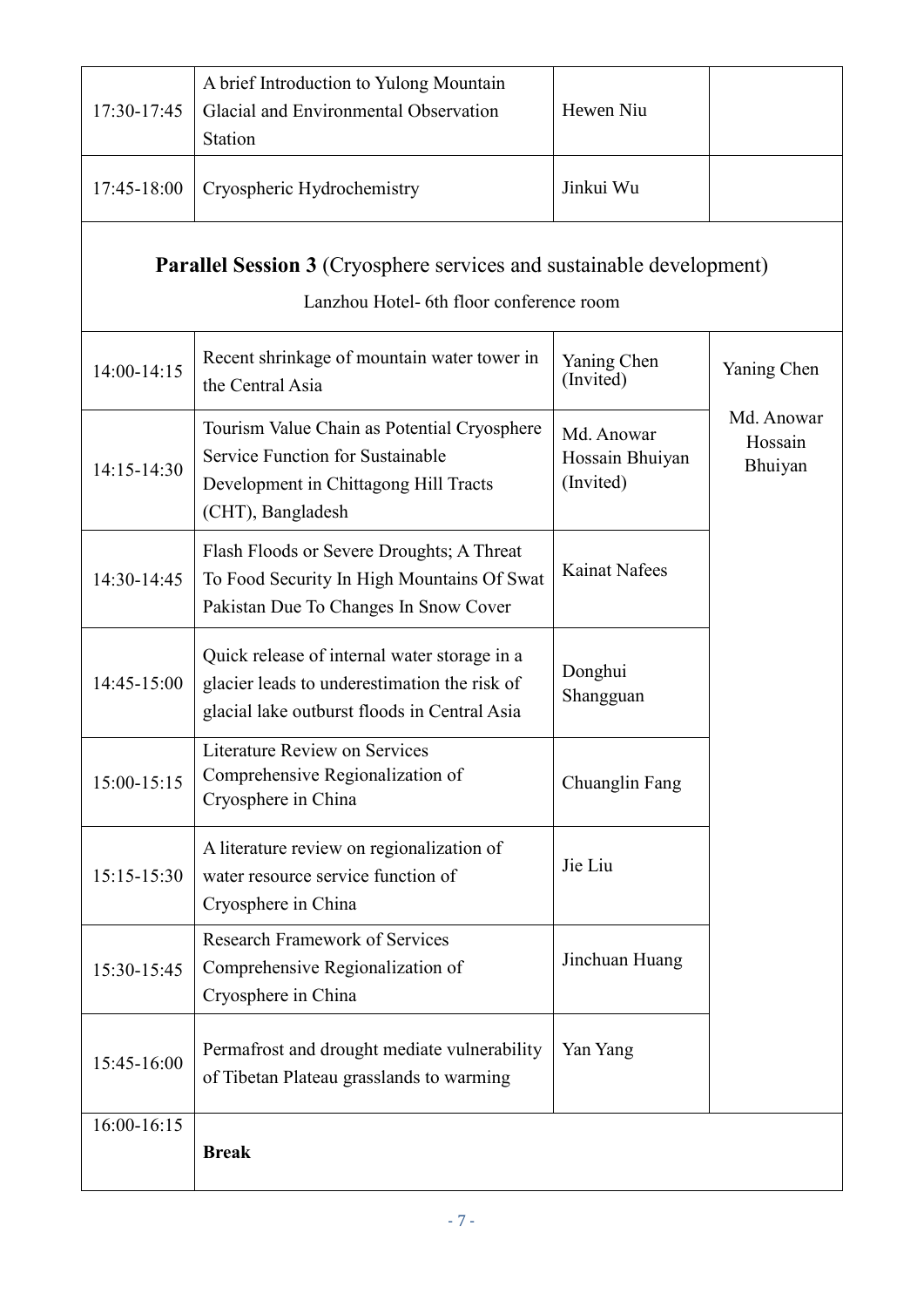| 16:15-16:30     | Monitoring and simulation of the<br>hydrothermal state indicating the<br>deteriorating stability of moraine dam in the<br>Himalayas                | Xin Wang<br>(Invited)      | Xin Wang<br>K C, Anup |
|-----------------|----------------------------------------------------------------------------------------------------------------------------------------------------|----------------------------|-----------------------|
| 16:30-16:45     | Climate Change and its Impacts on Tourism<br>and Livelihood in Manaslu Conservation<br>Area, Nepal                                                 | K C, Anup<br>(Invited)     |                       |
| 16:45-17:00     | The spatial distribution and feature research<br>of snow and ice tourism industry in China                                                         | Yajuan Shi                 |                       |
| $17:00-17:15$   | Vertical patterns and controls of soil nutrients<br>in alpine grassland: Implications for nutrient<br>uptake                                       | Liming Tian                |                       |
| $17:15 - 17:30$ | Progress on Journal Advances in Polar<br>Science and its Perspective                                                                               | Xiaoliang Ling             |                       |
| 17:30-17:45     | Effects of permafrost degradation on<br>hydrological regime in the source regions of<br>the Yangtze and Yellow Rivers, China                       | Xiqiang Wang               |                       |
| 17:45-18:00     | Analysis and prediction about land use<br>change in area along<br>the Belt and Road Initiative: A case study of<br>Qinghai                         | Xi Zhou                    |                       |
|                 | <b>Parallel Session 4 (Remote Sensing and Information Integration for Cryosphere)</b><br>Lanzhou Hotel (East Building) - 3rd floor conference room |                            |                       |
| <b>Time</b>     | <b>Activity</b>                                                                                                                                    | <b>Speaker</b>             | <b>Moderator</b>      |
| 14:00-14:20     | Remote sensing on land surface energy<br>balance over Tibetan Plateau                                                                              | Jiancheng Shi<br>(Keynote) |                       |
| 14:20-14:35     | Monitoring glacier annual/decadal elevation<br>and mass changes in the Tibetan Plateau<br>with TanDEM-X SAR interferometry                         | Liming Jiang<br>(Invited)  | Xin Li                |
| 14:35-14:50     | Climate change and its impacts on lake area                                                                                                        | Kun Yang                   |                       |

(Invited)

variability in Tibetan Plateau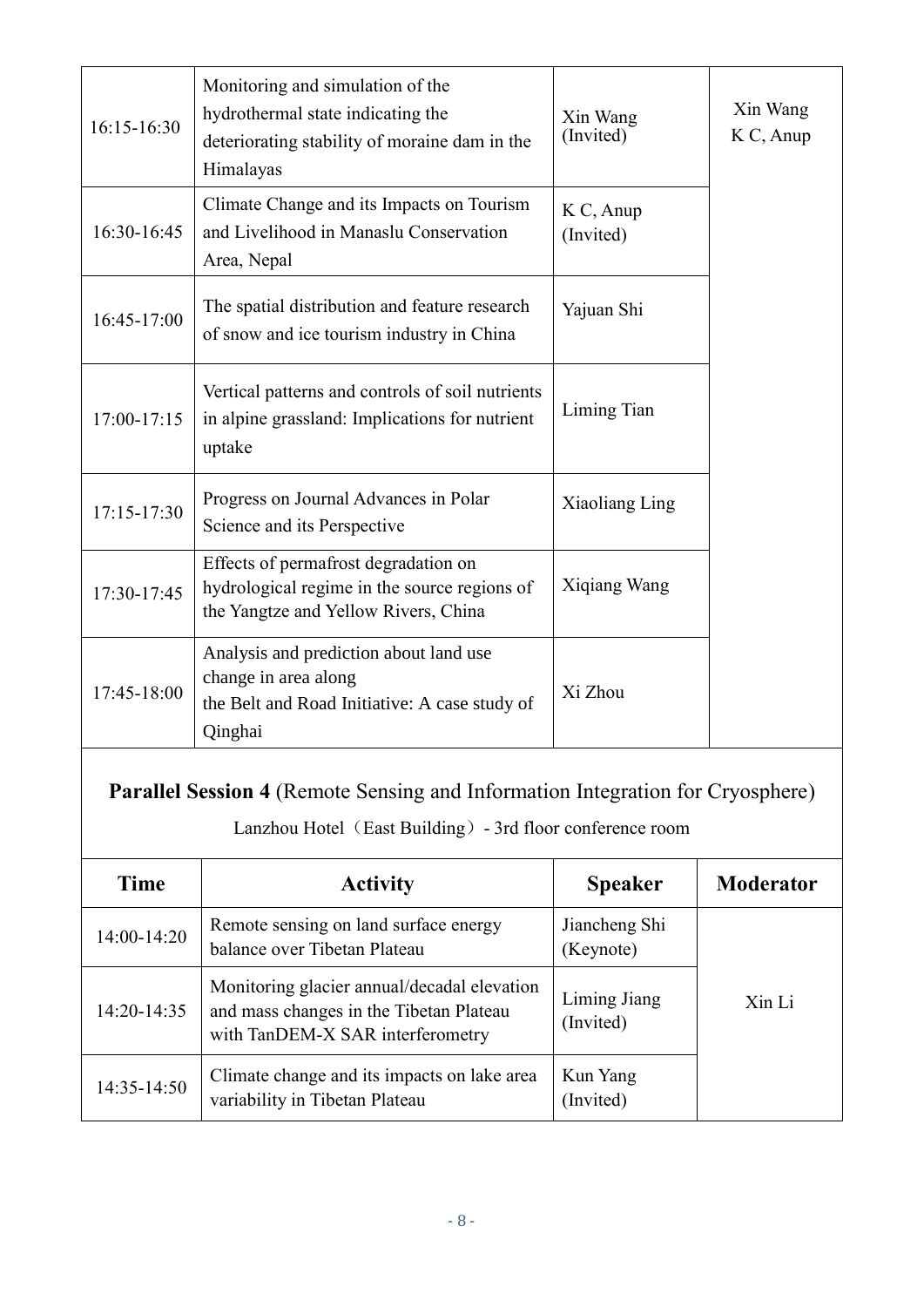| 14:50-15:05 | Spatial Distributions of the Cirque lakes<br>over the Tibetan Plateau and Their<br>Climatological and Environmental<br>Significances                                                  | Ninglian Wang<br>(Invited) |               |
|-------------|---------------------------------------------------------------------------------------------------------------------------------------------------------------------------------------|----------------------------|---------------|
| 15:05-15:20 | Investigations on snow properties and<br>distribution in China                                                                                                                        | Jian Wang<br>(Invited)     |               |
| 15:20-15:35 | Monitoring the glacier changes in High Asia<br>with SAR and optical remote sensing<br>techniques                                                                                      | Zhiwei Li<br>(Invited)     |               |
| 15:35-15:45 | <b>Break</b>                                                                                                                                                                          |                            |               |
| 15:45-15:57 | Decreasing surface snowmelt detected by<br>microwave remote sensing techniques on the<br>Antarctic continent                                                                          | Lei Zheng                  |               |
| 15:57-16:09 | Inter-calibration of passive microwave<br>satellite brightness temperature observed by<br>F13 SSM/I and F17 SSMIS for the retrieval<br>of snow depth on the Arctic first-year sea ice | Qing Ji                    |               |
| 16:09-16:21 | Assessment of Antarctic Coastline &<br>Grounding Line Products and Change<br>Analysis                                                                                                 | Da Lv                      |               |
| 16:21-16:33 | Sensitivity of SAR backscatter to post-fire<br>vegetation recovery in tundra environment                                                                                              | Zhiwei Zhou                | Jiancheng Shi |
| 16:33-16:45 | Evaluation of satellite soil moisture products<br>and model simulations against observations<br>from Tibetan SMTMS networks                                                           | Yingying Chen              | Tao Che       |
| 16:45-16:57 | Snow depth estimation from passive<br>microwave remote sensing data in China                                                                                                          | Tao Che                    |               |
| 16:57-17:09 | Estimating water volume variations<br>on Tibetan Plateau lakes over the past 26<br>years using multi-mission altimetry and<br>remotely sensed images                                  | Hongwei Li                 |               |
| 17:09-17:21 | <b>Information Extraction and Change Analysis</b><br>of Major Lakes in Tibetan Plateau based on<br><b>Landsat Remote Sensing Images</b>                                               | Yanjun Li                  |               |